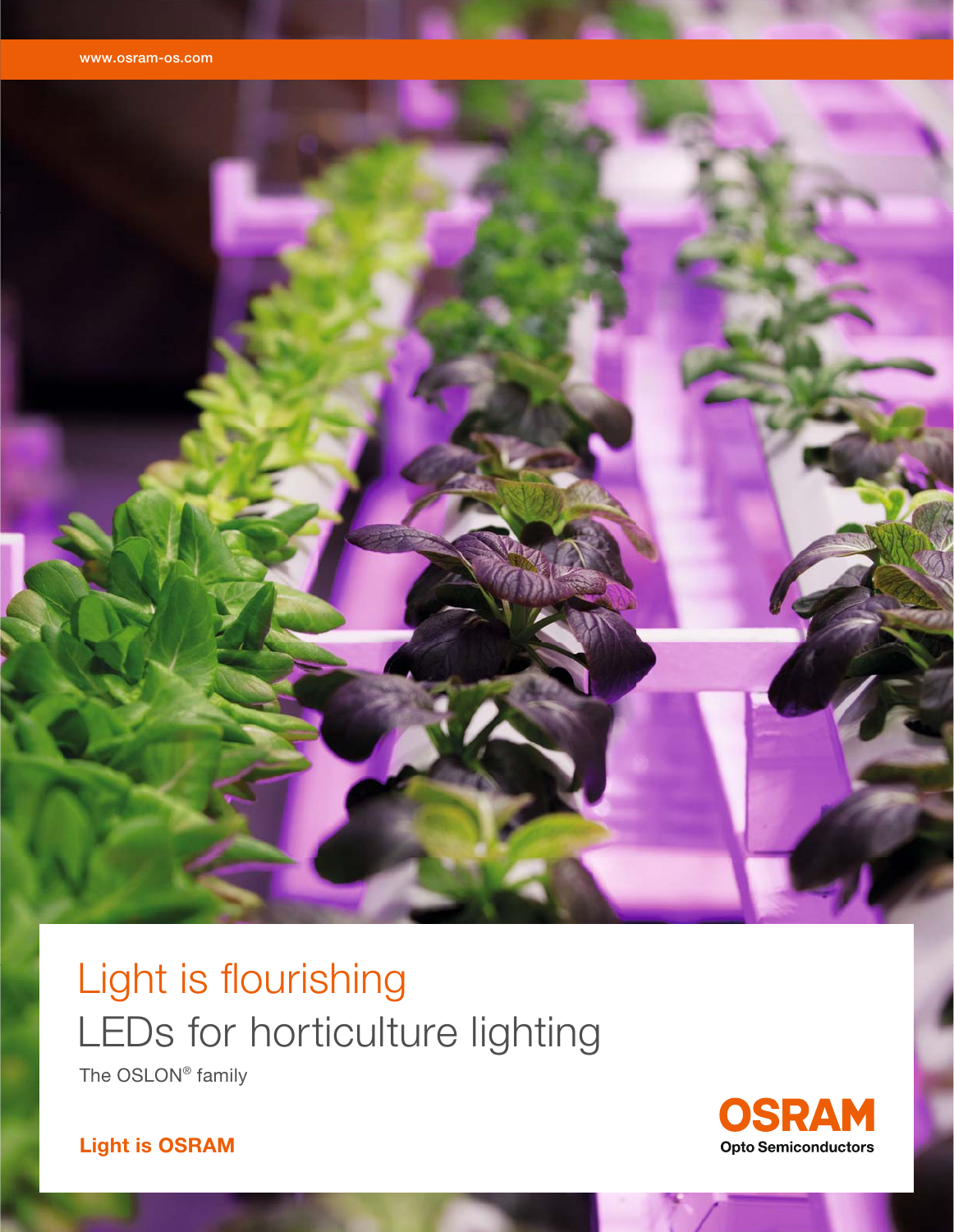

# Grow your business

OSRAM Opto Semiconductors extends the Horticulture portfolio with new packages and upgraded efficiency by up to 20%. Adding a 120 $^{\circ}$  OSLON complements the 80 $^{\circ}$  and 150 $^{\circ}$ options for 450 nm (deep blue), 660 nm (hyper red) and 730 nm (far red). Together, these LEDs provide the perfect lighting for all types of plants and flowers, allowing the light to be exactly adapted to the needs of various crops.

### **Advantages**

**One footprint for cost-effective and flexible design** Different ratios between deep blue, hyper red and far red can be achieved simply by varying the number of the respective OSLON® family LEDs, without any change of the PCB or luminaire design. The 80°/120°/150° radiation charac teristics save the costs for additional lenses for those applications in which focused light or a wide viewing angle is required. The small footprint of  $3.0 \times 3.0$  mm<sup>2</sup> allows a very compact clustering of the LEDs, which enables an easy and efficient design of the optics. The ceramic package can withstand very high temperatures of up to  $T_{max}$  = 135 °C and makes the thermal design cost-effective and stress-free.



### **Features**

- 100 % footprint compatible with complete color and radiation angle options
- Deep blue (450 nm) and hyper red (660 nm) to provide the light for the photosynthesis
- Far red (730 nm) to control the plant from germination to vegetative growth and flowering
- EQW (white) to add green content
- EQW (white) to provide a human friendly working environment
- .PC 5,000 K and .CC 5,700 K provide daylight spectra
- $-$  High energy efficacy in  $\mu$ mol/J
- High maximum driving current up to 1 A
- Low thermal resistance of 3.8 6.0 K/W
- Different radiation angles spot or wide illumination characteristic without additional optics: 80°, 120° and 150°
- High reliable ceramic package with superior lifetime and corrosion stability
- Robust even in humid environment

Confocal microscopy of living plant tissue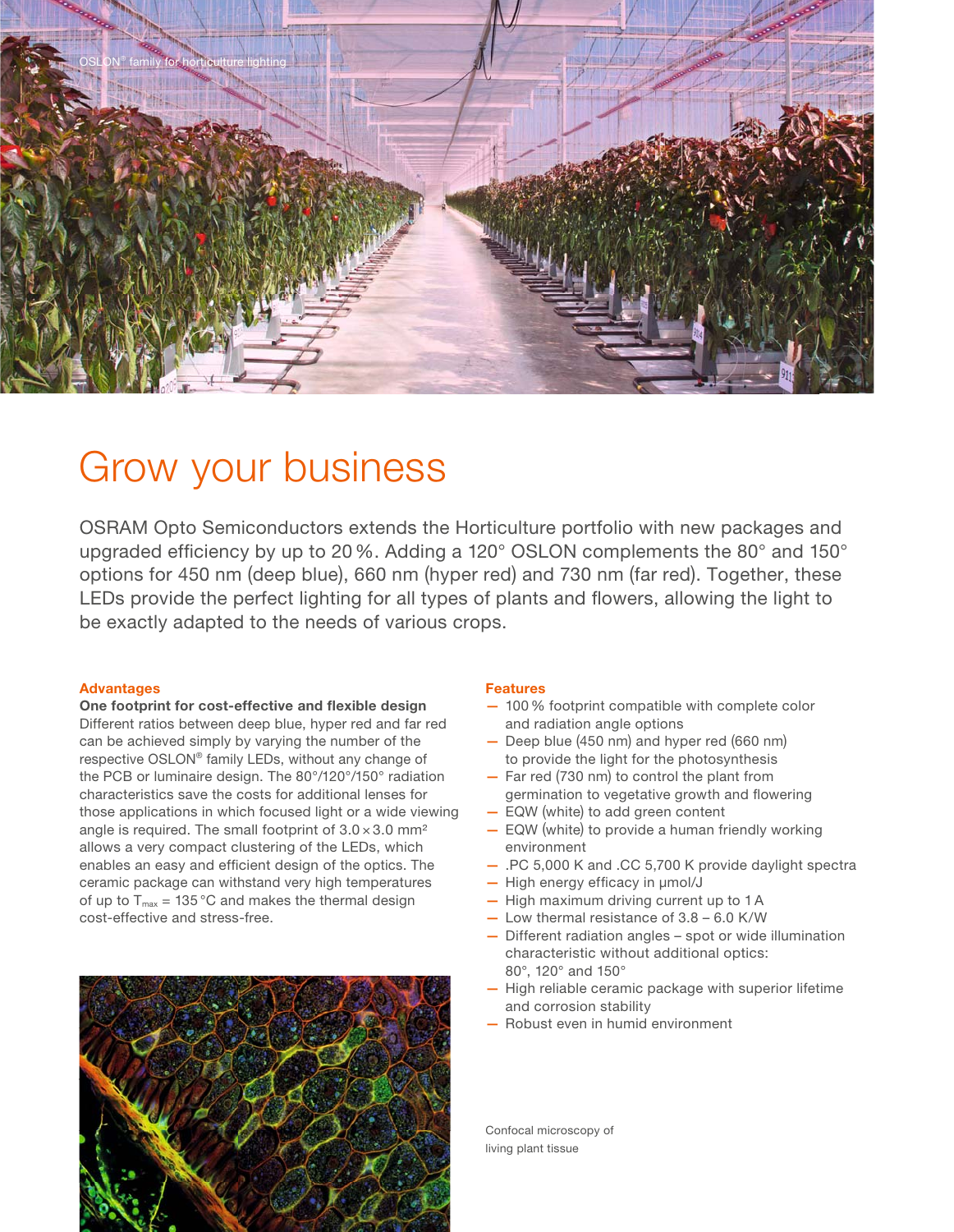

#### **Applications**

- Top lighting, inter lighting and multilayer cultivation
- Supplemental lighting and cultivation without natural daylight
- Photoperiodic lighting and photo-morphological control — Urban farming and
- controlled environment farming
- Algae grow lights and agriculture lighting

Each sort of plant needs it's own tailored Spectral Power Distribution (SPD) to achieve the best results. Our OSLON® family Portfolio provides the perfect illumination for all kind of plants and flowers.

#### **OSLON® family**

| <b>LED Performance</b> | <b>Horticulture lighting colors</b> |               |      |                     |      |               |                     | <b>Horticulture lighting white</b> |               |                         |               |      |                          |      |                          |                  |      |               |
|------------------------|-------------------------------------|---------------|------|---------------------|------|---------------|---------------------|------------------------------------|---------------|-------------------------|---------------|------|--------------------------|------|--------------------------|------------------|------|---------------|
|                        |                                     |               |      |                     |      |               |                     |                                    |               |                         |               |      |                          |      |                          |                  |      |               |
| <b>LED Type</b>        | <b>OSLON SSL</b>                    |               |      | <b>OSLON SSL</b>    |      |               | <b>OSLON SSL</b>    |                                    |               | <b>OSLON SSL/Square</b> |               |      | <b>OSLON Square</b>      |      |                          | <b>OSLON SSL</b> |      |               |
| Color                  | Deep blue                           |               |      | <b>Hyper red</b>    |      |               | <b>Far red</b>      |                                    |               | <b>EQW</b>              |               |      | CRI 90 5,700 K           |      |                          | CRI 70 4,000 K   |      |               |
| Wavelength             | 450 nm                              |               |      | 660 nm              |      |               | 730 nm              |                                    |               | -                       |               |      | 5.700 K                  |      |                          | 4.000 K          |      |               |
| Unit                   | mW                                  | umol/s umol/J |      | mW                  |      | umol/s umol/J | mW                  |                                    | umol/s umol/J | Im                      | umol/s umol/J |      | Im                       |      | umol/s umol/J            | Im               |      | umol/s umol/J |
| Radiation angle 80°    | GD CS8PM1.14                        |               |      | <b>GH CS8PM1.24</b> |      |               | <b>GF CS8PM2.24</b> |                                    |               | LUW CR7P                |               |      |                          |      | GW CS8PM1.PM             |                  |      |               |
| Performance            | 690                                 | 2.60          | 2.48 | 425                 | 2.32 | 3.08          | 270                 | 1.63                               | 2.52          | 170                     | 2.04          | 1.98 | $\overline{\phantom{0}}$ |      | $\overline{\phantom{0}}$ | 138              | 1.93 | 1.94          |
| Radiation angle 120°   | GD CSSPM1.14                        |               |      | GH CSSPM1.24        |      |               | GF CSSPM1.24        |                                    |               | LUW CQAR                |               |      | GW CSSRM1.CC             |      |                          | GW CSSRM2.PM     |      |               |
| Performance            | 690                                 | 2.60          | 2.48 | 425                 | 2.32 | 3.08          | 270                 | 1.63                               | 2.52          | 345                     | 4.14          | 1.94 | 220                      | 3.30 | 1.68                     | 300              | 4.20 | 2.14          |
| Radiation angle 150°   | GD CSHPM1.14                        |               |      | GH CSHPM1.24        |      |               | GF CSHPM2.24        |                                    |               | LUW CRDP                |               |      |                          |      |                          | GW CSHPM1.PM     |      |               |
| Performance            | 690                                 | 2.60          | 2.48 | 425                 | 2.32 | 3.08          | 270                 | 1.63                               | 2.52          | 170                     | 2.04          | 1.98 |                          |      | $\overline{\phantom{0}}$ | 138              | 1.93 | 1.94          |